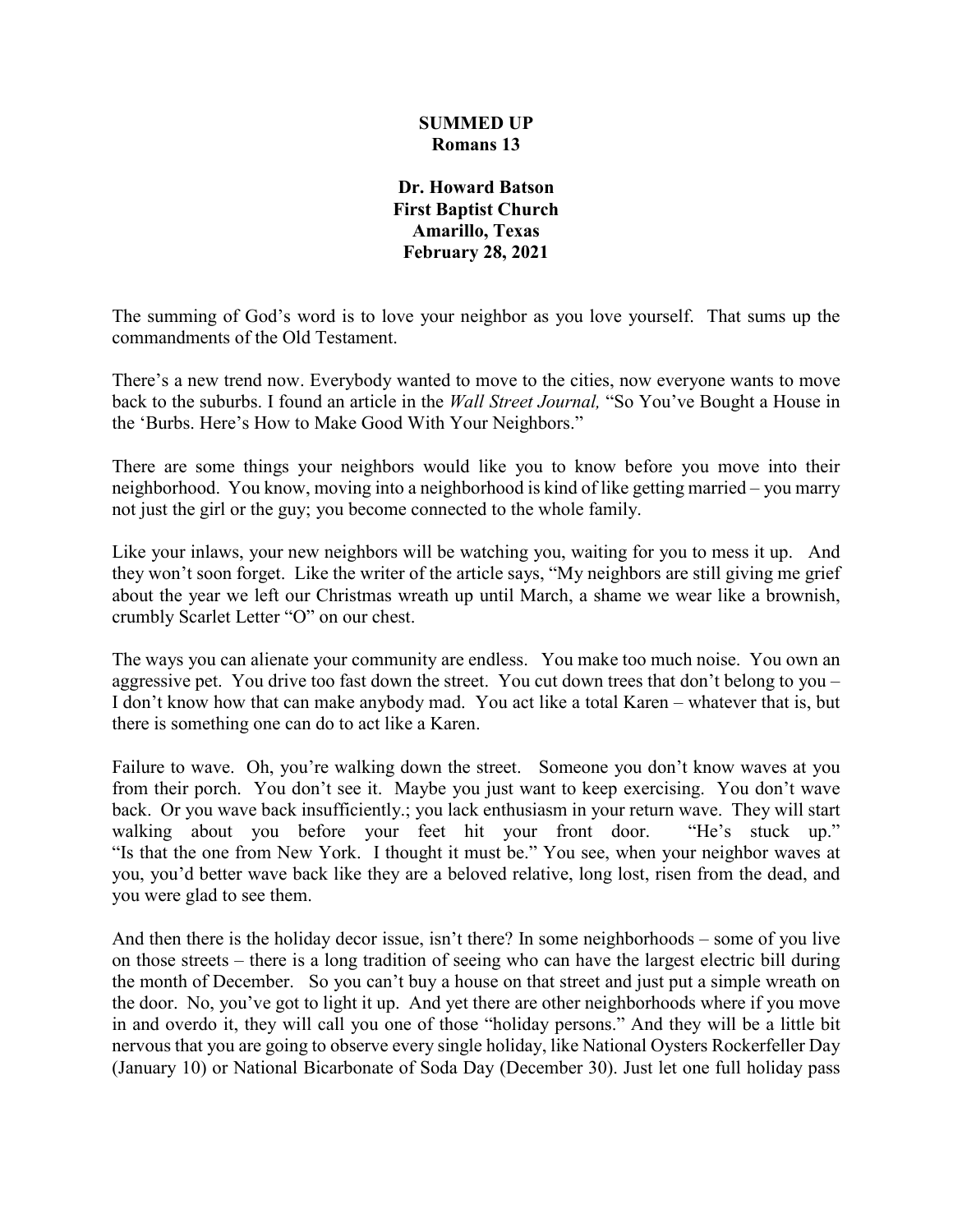before you decide how much decorating you do. Play it in the middle until you figure out your neighbor. (Kris Frieswick, *WSJ* 2/18/2021)

In chapter 12, last week we saw the Apostle Paul instruct the church concerning how to relate to the world of unbelievers – those whose primary citizenship is not to the kingdom of God, but, rather, to the Roman Empire, to those whose Lord is Caesar, not the Christ.

Chapter 13 continues those instructions. Here, Paul addresses how Christians are to co-exist peacefully with government authorities and why they should do so. Scholars have argued there should be no division at Romans 12:31 (remember, chapter designations are secondary), because in chapter 13, he continues with the same topic. Paul is not off on a tangent. In fact, overarching this section, Romans 12:18 rings true, "If possible, so far as it depends on you, be at peace with all men."

He is telling the church that they may be free from the Jewish law, which has been fulfilled in the Christ event, but they are not free from the civil law which calls them to respect the authorities that govern.

Paul concludes chapter 13 by calling upon us to love our neighbor and reminding us that the coming of the real King, the real Christ, is just around the corner.

Let's divide chapter 13 into three sections.

## **I. Respect authority (vs. 1-7)**

"Every person is to be in subjection to the governing authorities. For there is no authority except from God, and those which exist are established by God. Therefore whoever resists authority has opposed the ordinance of God; and they who have opposed will receive condemnation upon themselves. For rulers are not a cause of fear for good behavior, but for evil. Do you want to have no fear of authority? Do what is good and you will have praise from the same; for it is a minister of God to you for good. But if you do what is evil, be afraid; for it does not bear the sword for nothing; for it is a minister of God, an avenger who brings wrath on the one who practices evil. Therefore it is necessary to be in subjection, not only because of wrath, but also for conscience' sake. For because of this you also pay taxes, for rulers are servants of God, devoting themselves to this very thing. Render to all what is due them: tax to whom tax is due; custom to whom custom; fear to whom fear; honor to whom honor."

This same writer, Paul, in his letter to the church at Philippi, states clearly, "For our citizenship is in heaven, from which also we eagerly wait for a Savior, the Lord Jesus Christ" (Philippians 3:20). Paul knows that, ultimately, our citizenship is in another kingdom, the kingdom of God, with another king, King Jesus. But in the meantime, in the here and now, we are called upon to subject ourselves to God's governing authority, even pagan rulers.

He chooses his words carefully. He says "submit to them." He doesn't say "obey them." Those are two different words. Submission is yielding to another, willingly, out of respect. Obedience can be compelled by force, whether one is inclined to obey or not. One decides to submit, which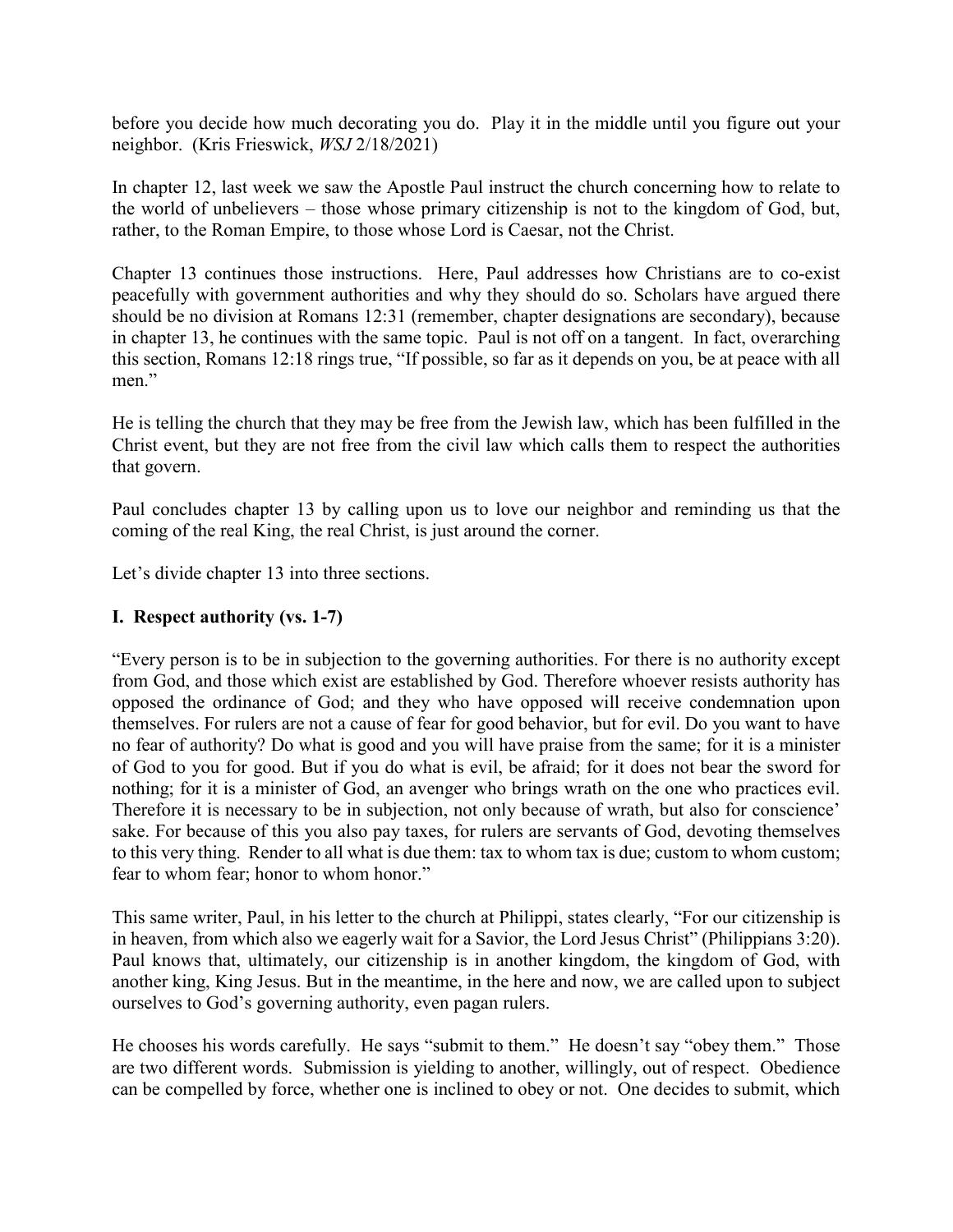leaves the door open for believers not to do so if they decide, in good conscience, they cannot obey a government's ungodly order.

When would one not submit to governing authority?

When the evil scheme of Adolph Hitler was on the rise in Germany, the National Socialist Union of Protestant Pastors issued the Ansbach Memorandum. The fourth thesis of the memorandum bluntly supported Adolph Hitler. I quote, "As Christians, we honor with gratitude to God every ordering of society and, thus, every authority, even in disfigurement." The history and the immeasurable atrocities of Adolph Hitler's Third Reich shows how mistaken the pastors were submitting to a führer who embodied evil.

In most cases, however, even when the authority is pagan, Christians should submit when their conscience allows. Why? He gives the reason.

All authority is from God, and God has instituted the civic authorities to govern civic affairs. Most broadly, in the biblical world view, Paul's assessment that God has placed governing powers rings true with the Jewish assessments of God guiding the rise and fall of nations and kings (Proverbs 8; Isaiah 45; Jeremiah 27; Daniel 2; Daniel 4; Daniel 5).

Now Paul himself had mixed results in dealing with the Roman Empire. Gallio, the proconsul of Achaia, dismissed the charges the Jews raised against Paul at Corinth. But that positive outcome is clearly offset by many of his other negative experiences with Roman justice. He had been beaten with rods at least three times by Roman magistrates (2 Corinthians 11; 1 Thessalonians 2; 2 Corinthians 1). In Acts 16, he recites just how unjust this punishment was when it was administered at Philippi. But Paul's positive arguments are bigger than his own results. Paul is saying God is not a God of disorder, but of peace (1 Corinthians 1:14). But you are smart enough to read between the lines. Paul has actually demoted Caesar, hasn't he? He doesn't specifically mention the emperor, thus, essentially, demoting him to the rank of any other governing authority of the day.

Secondly, these authorities belong to the undifferentiated, finite political powers that derive their existence from the supreme authority, who is God. The very fact that they are from God, established by God (even the evil among them), means that God alone is supreme. How many times in the Old Testament does God use evil kings of pagan nations to drive the history of humanity toward His own purpose? God can raise up Pharaoh, who denies God's very existence, to display God's own glory.

God desires (v. 3) order and justice in the world over anarchy and lynch mobs. Paul is urging Christians to be good neighbors and live in their communities and countries as good citizens, behaving in ways that are plainly perceived as good for others. Paul doesn't want to hinder the church with a bad reputation. Doing what is good not only heads off unwanted negative attention from the authorities, but it also opens the door for others to come to faith.

In verse 5, Paul introduces the idea of "conscience." Not only are we to submit to avoid the wrath of the government, but also because Christians ought to live with a clear conscience. A clear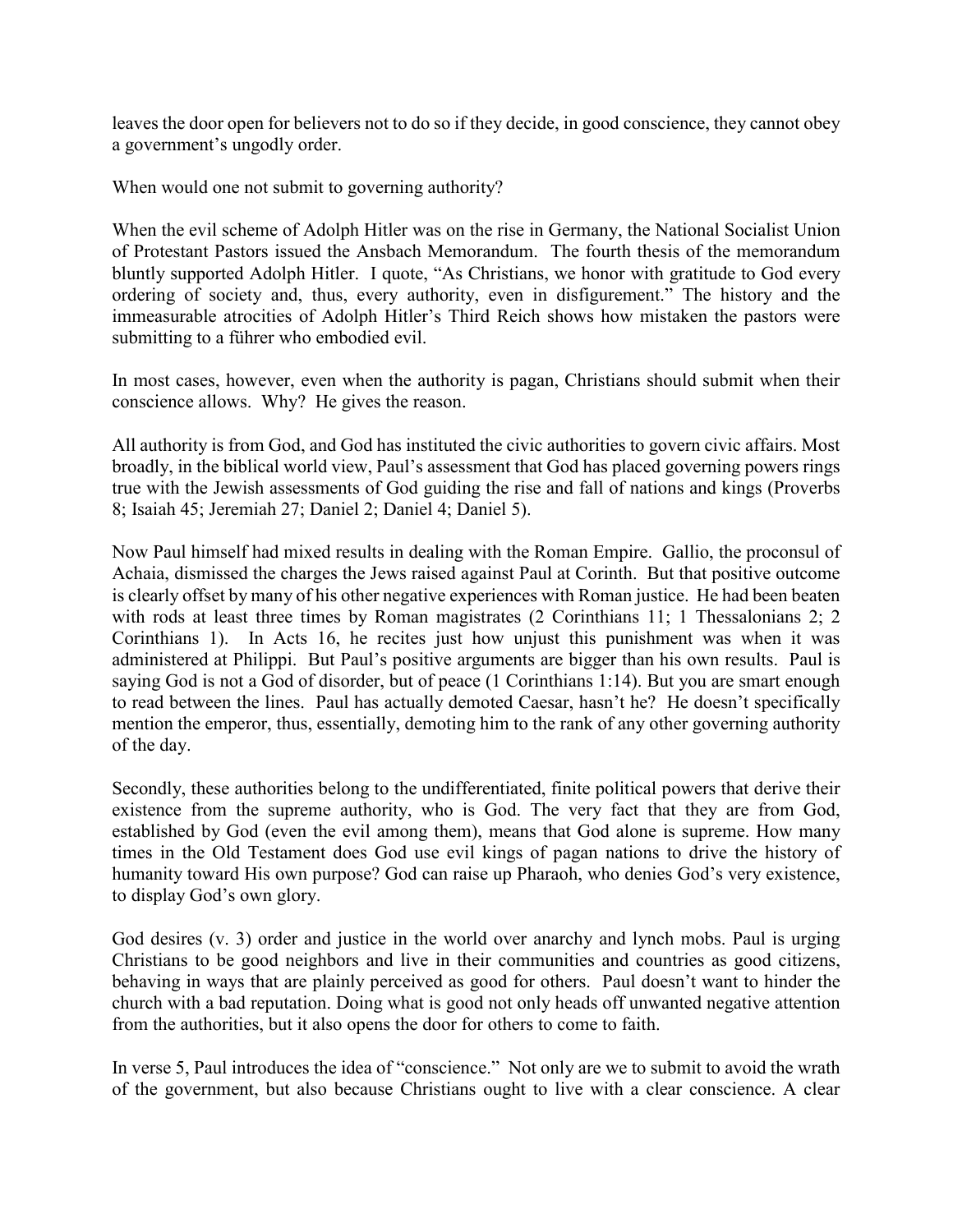conscience leads one to act honorably in all things (Hebrews 13). But introducing the idea of conscience does remind us that the possibility, therefore, does exist that one, on the other hand, might resist authorities for conscience' sake. The earthly rulers are not the final arbiters of right and wrong, good and evil. Remember when Peter and John were arrested by the Jewish authorities, the governing Sanhedrin, for preaching Jesus? "Whether it is right in the sight of God for us to listen to you rather than God, you decide, for we are unable to stop speaking about what we have seen and heard" (Acts 4:19-20). Later, Peter and the apostles persist in disobeying the high priest's order to stop preaching, insisting "We must obey God rather than human authority" (Acts 5:29). They refused to be silenced, even by the Sanhedrin.

There is a time and place for civil disobedience, but make it rare and choose carefully, Paul proclaims. Paul orders them to pay their taxes (v. 7), echoing, of course, the words of Jesus in Mark 12. Perhaps we should be reminded the gospel was spread by those traveling Roman roads, paid for by taxes. Yes, the Roman roads facilitated Roman conquest and the administration of a growing empire, but they also hastened the spread of the Jesus story.

Paul closes this section by saying "Give honor to whom honor is do." Not worship, but honor.

There are several people we are told to honor in the New Testament. Honor your wives (1 Peter 3). Honor fellow believers (Romans 12), especially the less-honored members of the church body (1 Corinthians 12). Even Moses honored Pharaoh (Exodus 8).

Polycarp, a disciple of John the Apostle, tells the proconsul of Asia, "We have been taught to give honor to magistrates and authorities appointed by God, as is fitting" (*Mart.Pol.10.2*). The authorities are only owed honor, not absolute obedience. Only God is owed utmost allegiance.

Paul wants Christians in Rome to be model citizens. Attracting unfavorable attention from governing authorities would only hinder the Christian mission. And he surely knew history well enough to know that all Jewish revolts against Rome had ended in utter disaster for God's people.

Have we ever lived in a day when authority was more disrespected than now? You remember, once upon a time, when your parents taught you to respect authority, like Paul teaches the church? I mean all appropriate authorities – policeman and principals; monarchs and mayors; generals and judges; teachers and tribal chiefs. But clearly, to the demise of our culture, we live in the age of disrespect.

Just as an example, how about our school teachers? The reality is that many of our teachers ought to be receiving combat pay, the way they are treated today. "Who the blankity-blank are you?! Are you some blankity-blank sub?!"

Profane questions. Yes, gutter profanity uttered by a student after school one day, was directed toward – you got it – a public school teacher. In fact, I am absolutely unable to quote to you the things I have found documented as being said by students to teachers in an article entitled "Is Disrespect On the Rise?"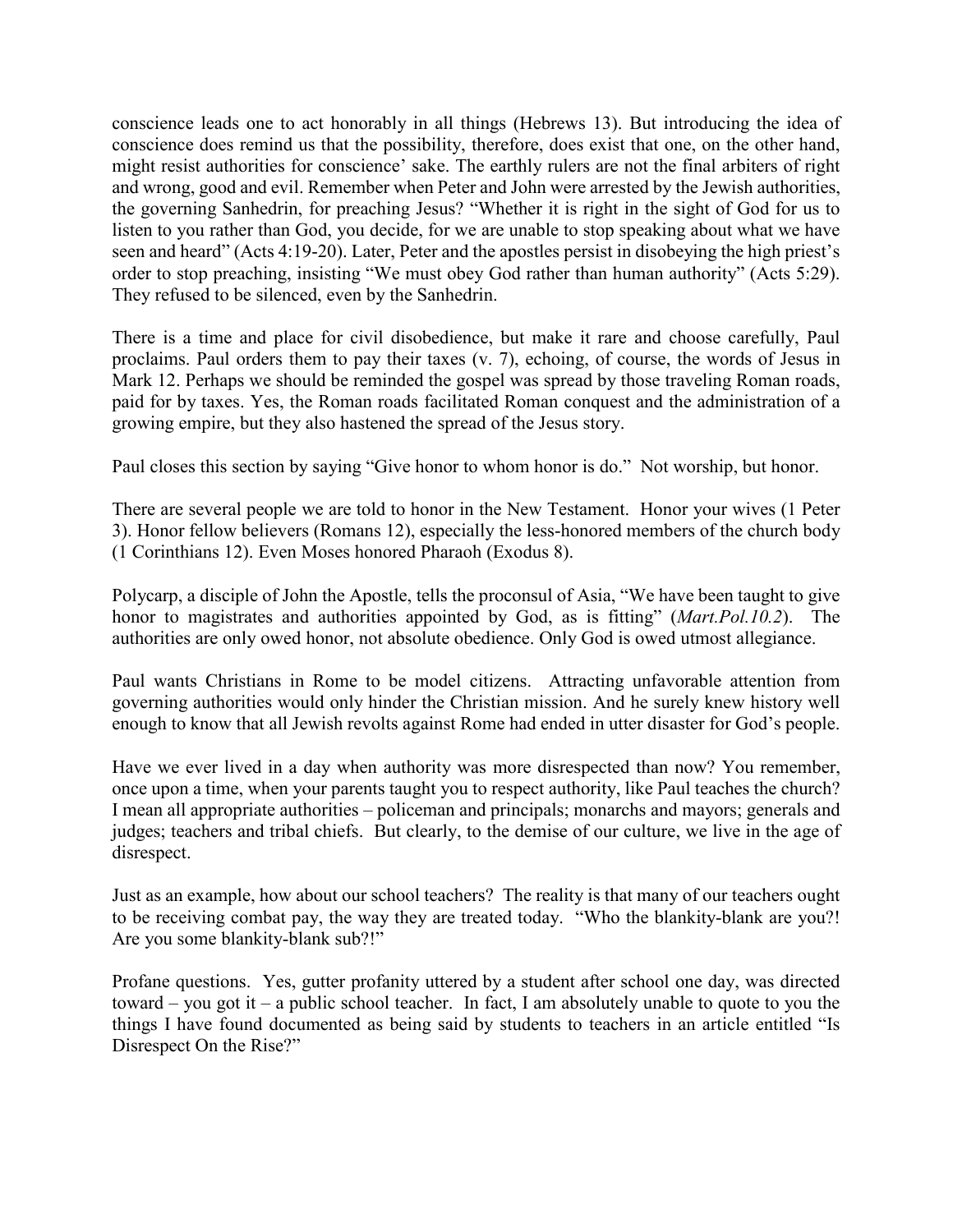A Google survey sent by *The Shakerite* (the student news organization of a public high school in Shaker Heights, Ohio) indicated that 62 percent of school teachers have been verbally abused in the classroom. Teachers being subjected to racial and ethnic slurs, being called a swear word, being the target of vulgar language, being yelled at, and receiving threats of violence.

Should the teachers look to parents for help? In fact, some of the students said they would enlist their family members in their threats of violence against the teachers. "My uncle will find you," a student threatens the teacher. By the way, this particular high school has 12 security guards stationed throughout the building during the day.

Sophomore Julia Schmitt-Palumbo said students act out because they don't like authority. Sophomore Charlotte Cupp said it's habitual for students to disrespect teachers because they don't recognize what they are doing. "You should," she says, and I quote, "treat your teachers how you would treat another human. If everyone treats others like a human being, we wouldn't have these problems with hatred and disrespect." ("Is Disrespect On The Rise?" https://shakerite.com)

You have to set the tone in kindergarten for how teachers are treated. Like a referee who blows his whistle calling fouls, the first few minutes sets the tone for the rest of the basketball game. Good luck, teacher; we're with you.

Perhaps parents do play the role of setting the tone. In a Christian basketball league, much like our Upward league, Tim Goodpaster, sits all the players near center court and shares the story of Jesus with everybody in attendance. He tells them how much God loves them and literally invites them to come to Jesus. When he's finished, he turns his attention to the game that's about to be played and reminds all those in attendance that the referee is the authority figure and that, as such, should be shown proper respect and that disrespect will not be tolerated. The referee is not to be tarred and feathered after the game. (Rev. Jeremy Myers, "Authority issues: A little respect goes a long way," jeremysmyers.com)

It seems like such a little thing, but it matters. Our failure to show appropriate amounts of respect for those in positions of authority, even the officials at a kids' basketball game, sets a poor example for those who are observing us. It sends a message to our kids, doesn't it? And, unfortunately, to our children our own attitudes and actions speak much more loudly than our words. And though we say "don't" in private, our own actions say "do." Maybe we are all today, like the players that Tim Goodpaster coaches, being called to come to Jesus in our own hearts. And yes, yours truly is absolutely guilty.

## **II. Don't only respect authority, but love your neighbor (vs. 8-10)**

"Owe nothing to anyone except to love one another; for he who loves his neighbor has fulfilled the law. For this, 'You shall not commit adultery, you shall not murder, you shall not steal. You shall not covet,' and if there is any other commandment, it is summed up in this saying, 'You shall love your neighbor as yourself.' Love does no wrong to a neighbor; love, therefore, is the fulfillment of the law."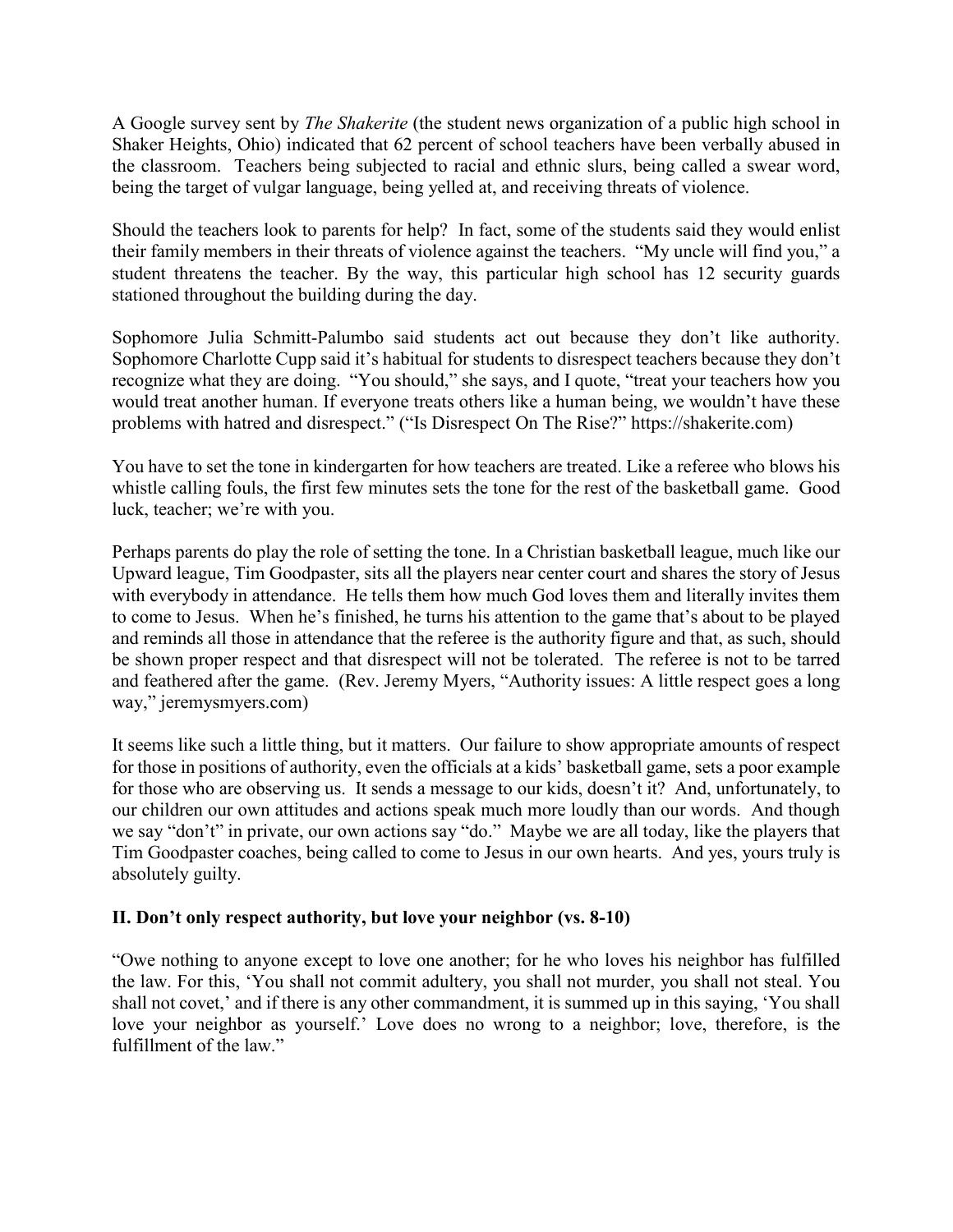The title of this sermon is "Summed Up." How do you "sum up" all the 613 Jewish laws? They are summed up in "Love your neighbor."

The love story begins within the church – "love one another"  $(v, 8)$ . And then it grows out to our neighbor. It was an hour taking a brisk walk around the neighborhood, raising the heart rate on the Apple watch, when a little preschooler running around in his front yard walked up to interrupt my exercise. With a puzzled look on his face, "Are you my neighbor?" Oh, don't worry, the mama bear wasn't far behind.

"I sure am," I said. "We are neighbors."

He might have meant something like this: Do you care about me? Are we friends? Can you come over and play? Am I going to get to know you? Can I count on you when life gets rough? Are you somebody there for me? Are you my neighbor?"

Of course, Paul's words take us back to Luke 10. A certain lawyer stood up and tried to test Jesus. "What do I have to do to get to heaven, Rabbi?" And Jesus answers, "Love the Lord your God with all your heart, with all your soul, with all your strength, and with all your mind. And love your neighbor as yourself. Do this and you'll live forever."

Trying to narrow Christ's call to care, the man says, "Well, who is my neighbor?"

To answer, Jesus tells the story of the man going down from Jerusalem to Jericho, falling among robbers, being stripped, beaten, and left half-dead. The religious passerby, the priest, walks on the other side, pretending not to notice. Likewise the Levite, another religious authority, ignores the victim by veering around him. Eventually, the hated half-breed, perennial enemy of the Jews, the Samaritan, sees the victim, has compassion, bandages up the wounds, anoints them with medicine, and carries the wounded man to an inn for care. Jesus asks the question, "Which of these do you think proved to be a neighbor to the man who fell into the robber's hands? Go and do the same."

Are you my neighbor?

The law really is summed up with love. If you love your neighbor, you won't murder him. You won't steal from him. You won't view her as simply an object for your sexual pleasure. If you just love, you've fulfilled the law.

The chapter ends with a section I've entitled

## **III. Wake up (vs. 11-14)**

"Do this, knowing the time, that it is already the hour for you to awaken from sleep; for now salvation is nearer to us than when we believed. The night is almost gone, and the day is near. Therefore let us lay aside the deeds of darkness and put on the armor of light. Let us behave properly as in the day, not in carousing and drunkenness, not in sexual promiscuity and sensuality, not in strife and jealousy. But put on the Lord Jesus Christ, and make no provision for the flesh in regard to its lusts."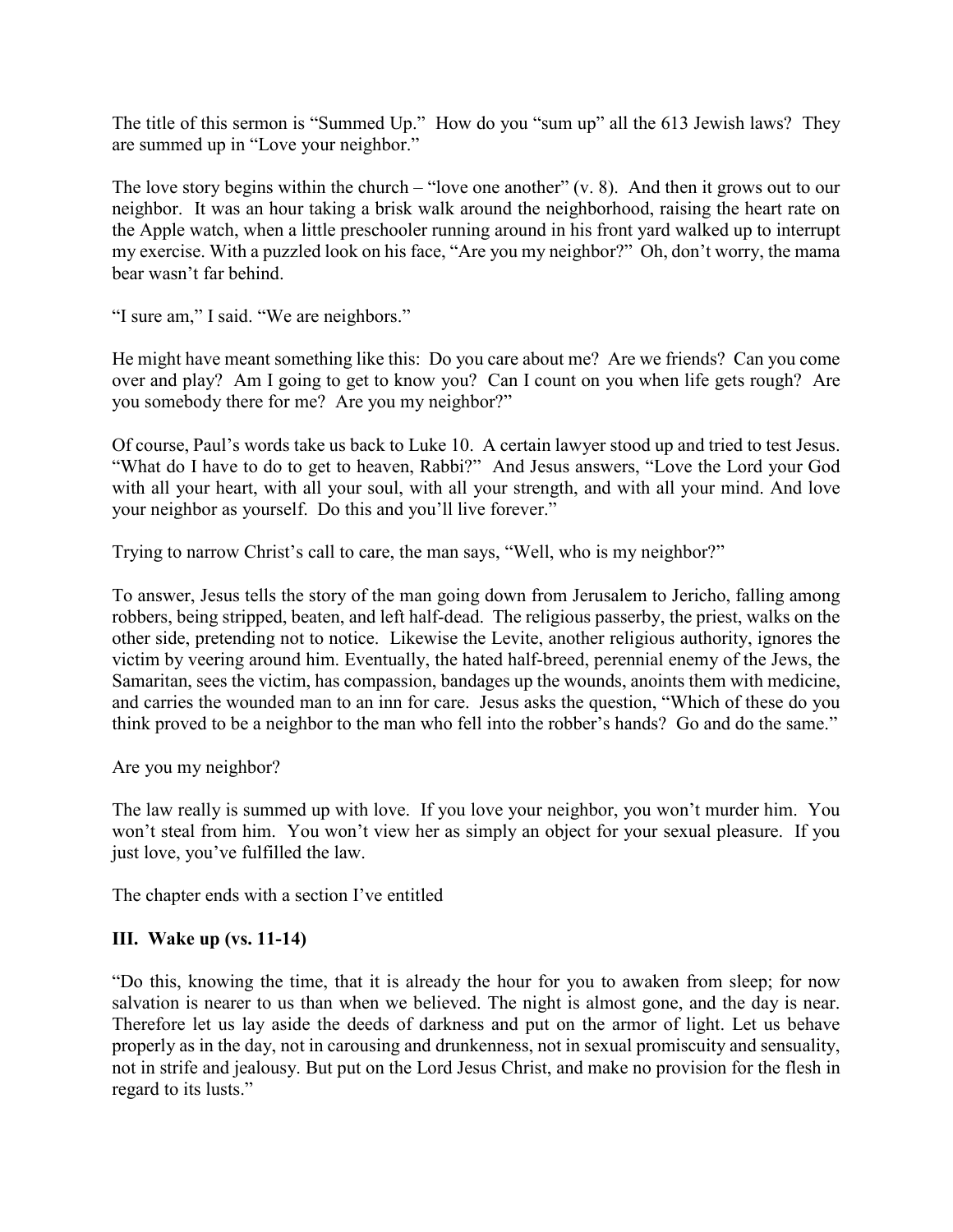Can you imagine living in two time zones in one place? In Nicosia [nick oh see uh], Cyprus, Tamur and her husband, Michalis, now have to set two clocks in their home, each clock on a different time zone, an hour apart.

Tamur, a 35-year-old diving instructor who lives on the south side of the island but works on the north side, says, "My phone and all my digital appliances are set in southern time, but our TV satellite box and my car clock are set to northern time." Now that would be a nightmare – gives a whole new meaning to "What time is it?" In Nicosia [nick oh see uh], it's two times at the same time.

On this island in the eastern Mediterranean Sea, the Republic of Cyprus, like the rest of Europe, moves the clocks back an hour with the end of Daylight Saving Time. But leaders in northern Cyprus opted against the switch and followed the example of Turkey, who scrapped the time change on the grounds that it causes needless confusion. As a result, Nicosia [nick oh see uh], Cyprus, now holds a distinction: It is the only world capital that follows two time zones at the same time. And both husband and wife admit they are not sure what to do on New Year's Eve. [I know what I'd do. I'd celebrate it with the early side and go to bed!] Some islanders celebrate New Year's Eve by one clock, pass through the buffer-zone and celebrate the New Year all over again. But, hold on: if they wait for spring and the return of Daylight Saving Time, all the Cypriots will be back on one time zone. ("Nikolia Apostolou and Iakovos Hatzistavrou, "This is the only world capital with two time zones," *USA Today*, 12/14/2016)

That would be a nightmare, wouldn't it? But that's exactly the way Christians live. We live by the earthly clock and the cosmic clock.

Now, in a closing move, Paul links ethics (submitting to authorities, loving your neighbor) with eschatology. Jesus is going to return; the time is near. The audience knows (1 Thessalonians 5), that the end will come suddenly and unpredictably, like a thief in the night.

He closes with this image of waiting and hoping – waiting and suffering and hoping. It sounds like Isaiah 33 or Genesis 49. With the coming of the Christ, the wait time has narrowed. The time when both the cosmic clock and the earthly clock combine into one is near; then, we're all simply on divine time.

He makes the comparison between sleeping and waking, between night and day, light and darkness, drunkenness and sobriety. All these combine to communicate we're in the night of waiting, but in the morning He comes. Be ready. Put on the armor of light. The time zone of this world is passing away, and the time zone of the new age has broken into history through Christ, His crucifixion, and glorious resurrection. Therefore, you live out everything, knowing the end is year.

Christians should throw off the reassuring mantras of peace and security and get ready for the new day by putting on the armor of light and living as those who belong to light (Ephesians 5; Colossians 1). Paul always insists the time is short (1 Corinthians 7), the day is near (Romans 13), and, therefore, all earthly governments are lame ducks, for their days are numbered.